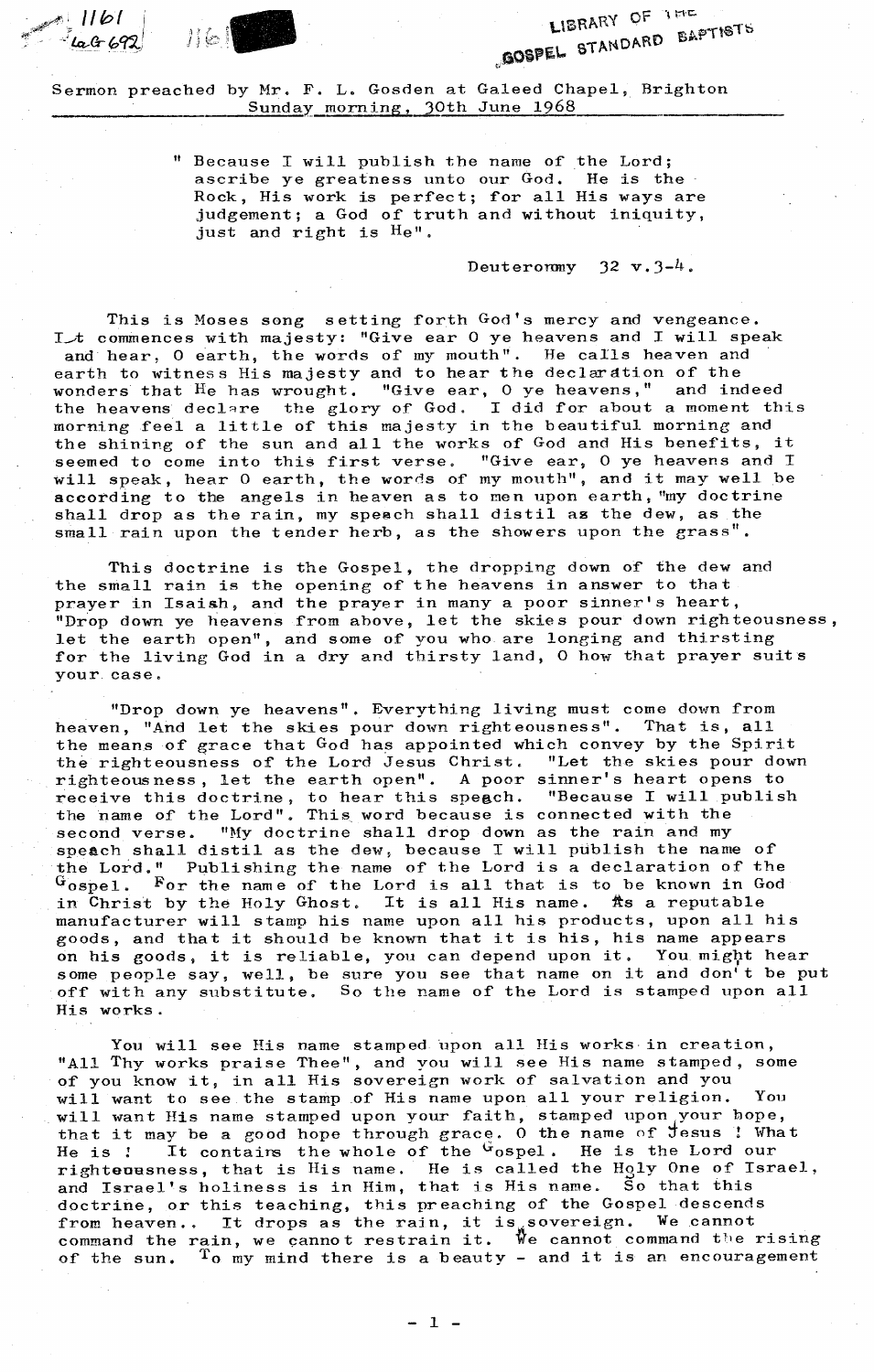to faith to see the name, the glory of'God stamped upon every one of His works. The dew drops from heaven. Sometimes you will feel something drop. May express it like that, in the midst of some deep trial, may drop from heaven, a word into your soul, or there may be dew and dew usually descends in the night time. You see it in its sparkle on the blades of grass in the morning and 0 how penetrating that is, and this is in the Gospel, it comes, all comes from heaven and the beauty of it is in its source, and that is the Object of faith, and it has the stamp of the name of the Lord Jesus in Whom it has pleased the Father that all fulness should dwell. All merifis in Him. All power, all wisdom, all grace.

"My speach shall distil as the dew", and His speach also is in the preaching of the Gospel. "Because I will publish the name of "Because I will publish the name of the Lord". 0 -

> "How sweet the name of Jesus sounds, In a believer's ear".

It is powerful, it is effectual, it is like dew, it comes sovereignly,

> "It soothes his sorrows, heals his wounds, And drives away his fear".

"Because I will publish the name of the Lord; ascribe ye greatness unto our God". This ascription of greatness to God in the first place intends His infinite  $B_{\text{e}}$  and  $\overline{B}$  one of you may have felt. I believe on one occasion I felt a trembling sense of the infinite Being- of Jehovah. In Himself with respect to sinners He is a consuming fire. Dwells in a light no man can approach unto. Incomprehensible He is, and to be given faith to believe that He is and to view Him in the Person of His incanate Son is the greatest comfort and consolation that a poor trembling sinner can have because in Christ all those divine perfections meet, and those very perfections that. are a consuming fire out of Christ,yet as they meet in Him they provide a Refuge for sinners. "Because I will publish the name of the Lord; ascribe ye greatness unto our God".

His Being is underived. He is self sufficient. He alone needs nothing. There was no necessity in this great God to- act in creation at all, He needed nothing. It is a great thing to have a right conception of this glorious God, and what a mystery and a mercy that the chief of sinners, taught of the Spirit, given to see the glory and greatness and power of God in a Redeemer, in a Substitute, in a Mediator, why, how suitable it is, it is then that you will not wish Him less than He is, or different from what He is. Have you ever felt a little of that drawing ? you, a poor vile worm in the dust, and yet worms approach this great Majesty of heaven through the Person of His dear Son. "Because I will publish the name of the Lord; ascribe ye greatness unto our God".

There are two kinds of people in this song, the Lord's people and His enemies, and of those, His enemies, it is said, their rock<br>is not like our Rock, and the Foundation of this Rock is the Being<br>of God. He is immutable, eternal, omnipotent, omniscient. He is immutable, eternal, omnipotent, omniscient, omnipresent. Those terms, if they are brought into the heart by the spirit to a poor weak trembling sinner will be a strength. It is a great thing to behold God in Christ, and it is in His name. His name<br>is great. His name is great because of what  $He$  is. 0 my friends. His name is great because of what  $He$  is. 0 my friends, may this be impressed upon us with respect to our own cases, our own profession, our own religion, to see that the stamp of <sup>C</sup>hrist's name is upon all that we profess, all that we experience, all of our religion, and to refuse every imitation. I think we just referred to that a little time since in the Philippians, Paul, had such a love for that  $C_{\text{hurch was persuaded, he said:}}$  "Being confident of this very thing, that He which hath begun a good work in you", stamps His name on it, "Will perform it unto the day of Jesus Christ". We emphasised the importance of it being the VERY THING, the very faith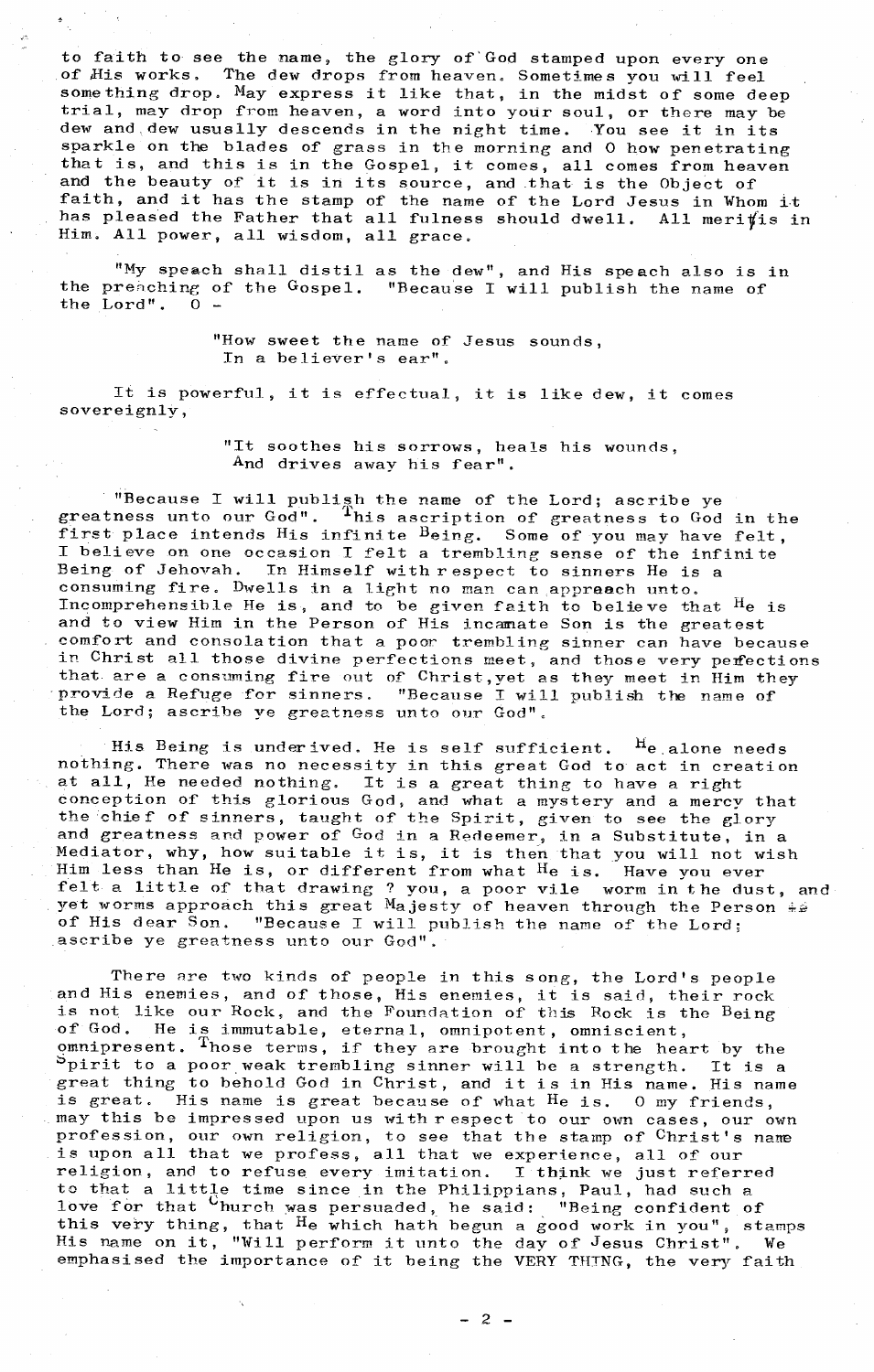of• God's elect, the good hope through grace, the love of God shed abroad in the heart, the fear of God which is an unctuous light to all that is right. Has the name of Christ in it and in it has the greatness, the power, the majesty of Jehovah. "Because' I will pfiblish the name of the Lord; ascribe ye. greatness unto our God,He is •the Rock".

This refers to the Lord Jesus Christ Himself. He is the Rock. He is the Foundation. He is the Foundation which is laid in Zion, the Rock upon which the. Church is built. Peter confessed Him, he said, that He was the Son of the Living God, "Blessed art Thou, Simon Barjona for flesh and blood hath not revealed it unto thee, but my Father which is in heaven, and upon this Rock will I build my church and the gates of hell shall not prevail against it". That is true of everyone of His people, their position is impregnable though apparently among the weakest men upon the earth..  $^{1}$ hey stand secure upon this Rock of Ages. He is the Rock. He would not have been a Rock, had He not become man. God could not be a  $R_0c$ k. An absolute God could  $\bm{\beta}$ e nothing to a sinner but a consuming fire. It does show to us<sub>w</sub>the solemnity and the completeness of man's ruin in the fall. When man was created he was not built-upon this Rock at all, otherwise he would never have fallen. He was created perfect, perfectly capable of obeying the law in which he was created, perfectly capable, otherwise there would have been an injustice in God, but that human innocence was no security to man. His created righteousness was losable and he lost it. There was no Rock when man was created. But there was a provision in the eternal council and purpose of God against the fall, and there was this Rock provided, and nothing could be a Rock to sustain the weight of the whole Church to be found among men. O it does show the distinction, the disparity between the glorious  $G_0$ d and man.

I do not wonder that the Psalmist exclaims, "What is man that Thou art mindful of him ?" So mindful of him as to provide this Rock, this Defence, and there is this, there was no necessity in God to provide a Substitute, to send a Saviour. It is a point that I feel<br>we need to remember for there is a beauty in it. Nothing was a we need to remember for there is a beauty in it. necessity to God at all. He was under no necessity to save anybody. Man fell by his own sin, and if God had left the whole human race in that state of ruin He would have been just. But the great point here is this, where would have been the glory of God in a destroyed human race ? no animals or beasts can redound to His glory, they are made for the service of man, it makes human nature to be exceedingly  $\texttt{solemn.}$  We have not time nor ability to consider it, but that question, "What is man ?" To consider him before he fell, to consider him since he fell and ruined himself, but if the whole of the human race ended in a mass destruction what glory would redound to God in His creation ? and therefore in the Covenant of Grace, He decreed, He elected to save a people and that people is in this chapeter: "For the Lord's portion is His people, Jacob is the lot of His inheritance, He found him in a desert land". The world as it is today, full of death, corruption, chaos, murders, was not how it was created. The works of the Lord are perfect. In the first creation there was nothing that would harm. There were no stings to bees, no wild beasts, to tear one another'to pieces, there were no thorns on the roses, no weeds in the garden. We cannot imagine the blessed estate of man before he fell, but all creation groans, through sin, and yet the Lord comes into the midst of such chaos, such sin and brings life and light, and immortality to light through the Gospel, and in this work of salvation His glory is displayed more than anywhere else.

A greater glory is displayed in redemption than there was in the first creation, and He is the Lord Jesus, blessed be His name,  $^{\text{H}}$ e is the Rock, the  $\tilde{F}$ oundation of it all, and this Rock must be omnipotent, it must be immutable, it must be God Himself. Rock. The very word stands immovable. 0 what a relief it is to consider this as we look at everything else around us, everything falling to pieces, all in a state of confusion. change and decay stamped upon everything. That is state of confusion, change and decay stamped upon everything. The name stamped upon everything here, change and decay. Solomon the name stamped upon everything here, change and decay.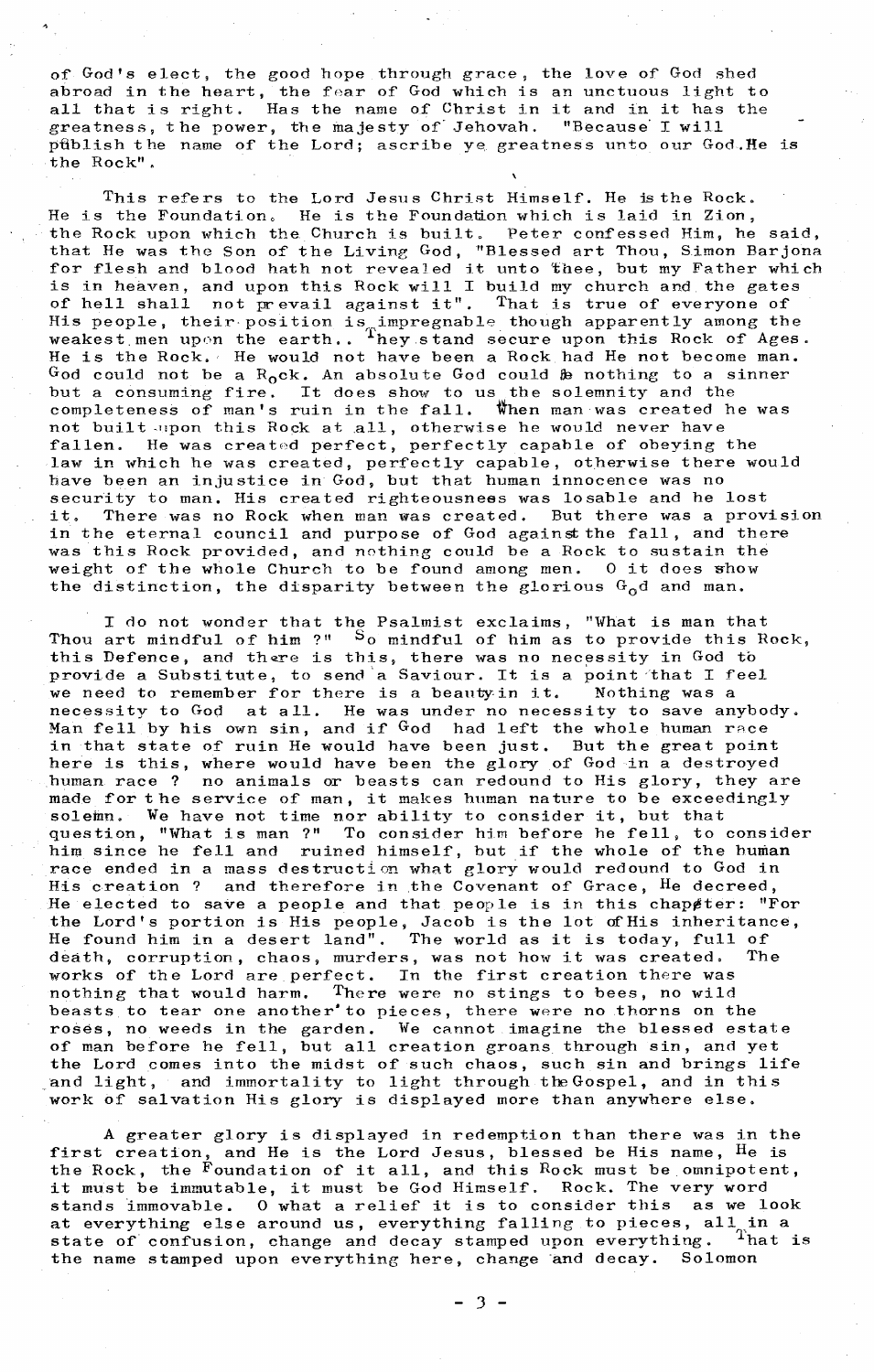when he had surveyed the whole universe, had this stamped upon it, vanity and vexation of sprit. Then turn from all those sinking things and that sinking sand to this eternal Rock. 0 blessed people that are built upon it ! the Church of God, and it is a Rock becasse He is God. If God could have saved the Church by any other means than delivering up His dear Son into the wicked hands of men to suffer reproach and ignominy and sufferings and death,  $H<sub>e</sub>$  would have used that means, but there was none, there was none, and you will feel it, you will feel there was none, there was hone, and you will leer it, you will leer<br>it in your experience. The very truth will enter into your heart as you view your experience. The very truth will enter this your hears as<br>you view yourself, prostrate, self ruined in the fall, there is none, no other ransoms, no other deliverer but the Lord  $\theta$  esus Himself It will shut you up unto Him

He is the Rock, so He is eternal. When He became Man He did not cease to be God and therefore, everything in the publishing of this<br>name and the declaration of His greatness has eternity in it. When name and the declaration of His greatness has eternity in it. you consider that these eternal things and this eternal truth and Gospel is a provision far dying men, it is an amazing mystery. But the whole thing is, your own experience, your own case. If what we are saying is thing is, your own experience, your own case. If what we are strue and this enters into your heart, it is a kingdom, it is a heavenly omnipotent power that reigns in your soul. It makes a child of God a wonder. I do not mean a religious person, but a child of God who belongs to Him,

## "Chosen of God e'er time bgan"

is a wonder.

 $0$  I have asked the Lord if  $He$  would make me one. Is this name in your heart ? Is this name, this greatness in your heart ?<br>Is this kingdom, this divine and heavenly power in your heart ? Is Is this kingdom, this divine and heavenly power in your heart ? this saving grace in your heart ? He is the Rock. Immutable because he is omnipotent. An eternal Rock because He is eternal. Immutable Rock because He can never change, and all that is in the Gospel and is wrought in the heart of a sinner by the Holy Ghost.

He is the Rock. The Rock of Ages, and  $^{\rm H}$ e was laid.  $^{\rm T}$ his R<sub>o</sub>ck, this Foundation was laid by the Father. It was laid when  $H_e$  was laid in the manger and  $\overline{H}$  has in Himself all the fulness of the Godhead bodily. All the divine perfections are in the human nature of the Lord  $J_{\text{esus}}$ . 0 what an Object of prayer ! It is upon this ground that Paul encourages,  $\frac{1}{k}$  Hebrews: "Let us therefore come boldy unto the throne of grace". The gound of boldness is in this Rock. How secure throne of grace. He gound of boldness is in this hock. How secure<br>His people are. Ah, my friends, to have faith in Him, to be able to come to Him just as you are. How foolish it is to attempt to find some to him just as you are. How rooff it is to decompose something in yourself, to come to this hock with. If we come and tempting to be something a little better, dress ourselves up to make ourselves a little more presentable, to wait until we find, or think ourselves a little more presentable, to wait until we lind, of this but if we come in destitution He will receive us. "He will regard the prayer of the destitute". Destitution and a full Christ suit each other. prayer of the destructed: Estruction and a full entred survey. coming to this Rock and the Lord bringing Him up out of the miry clay coming to this Rock and the Lord oringing him up out of the milty clay<br>and setting his feet, the feet of His faith upon hrist the Rock, it and setting his reet, the reet of his raith up.

"He is the  $Rock$ , His work is perfect. When we speak of a work that menido as perfect, it is perfect because it is well done, well, that is true of thework of the Lord but it is not the first thing. His work is perfect because of Him Who did it.  $H_{e}$  is perfect, and therefore all His work is a work of perfection. So the work of salvation was perfect. Perfect in His Person. Perfect in His humanity. He was therefore a perfe ect Substitute, there was no flaw and it is amazing grace that this<br>florious Lord was appointed a Substitute for sinners. He, this Rock, glorious Lord was appointed a Substitute for sinners. the Substitute in Christ so that  $H_i$ s-werk the beauty and merit of His Person and of His glorious work is put to the account of His dear people. What He did, they did in Him. The merit of His sufferings is people. what he did, they did in him. The metric of his suitchings it in everything that He became and everything that He did. 0 this is a great salvation, and this is the Foundation, the Rock upon which it